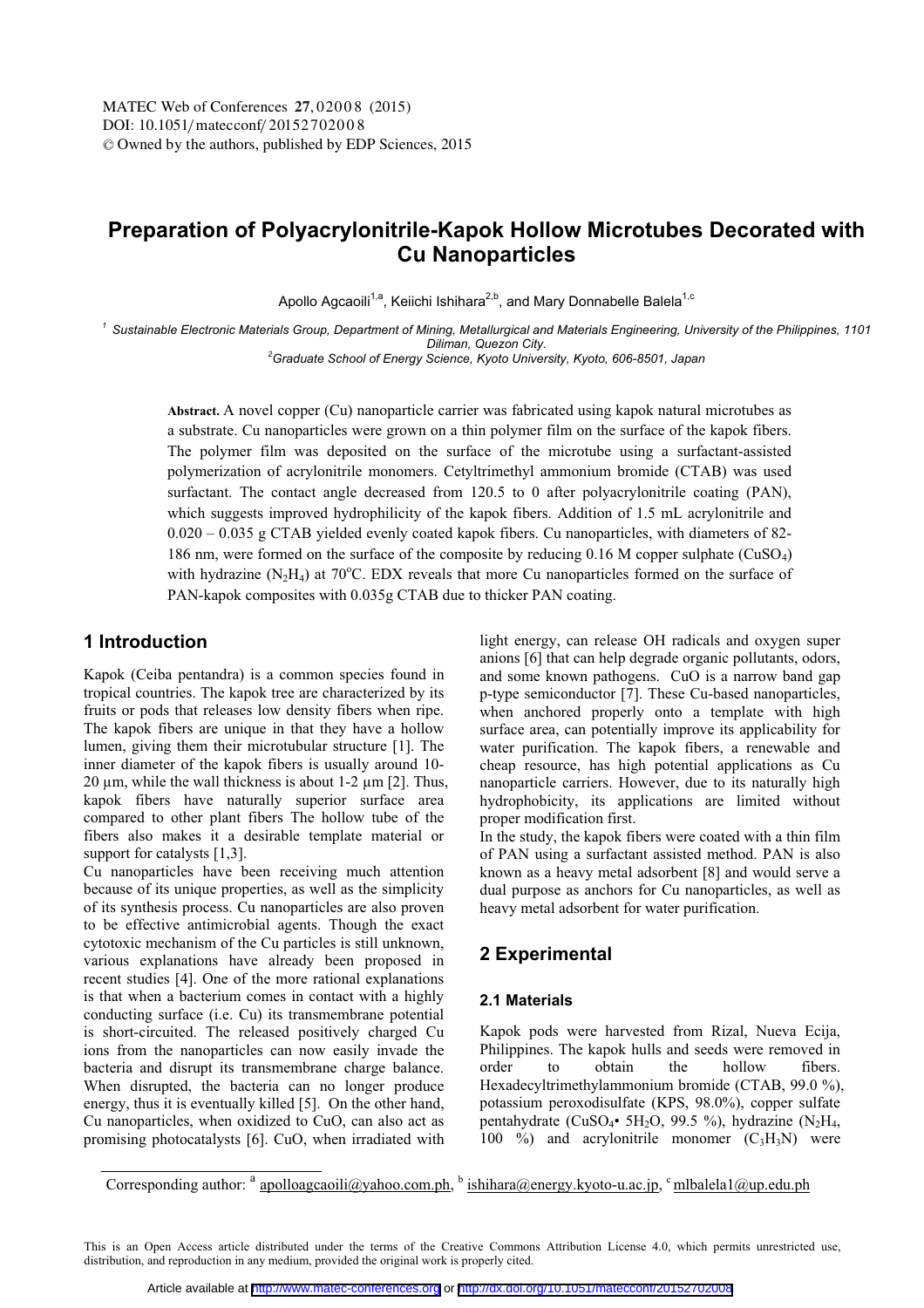analaytical grade and purchased from Nacalai Tesque. Deionized water was used throughout the experiment.

#### **2.2 Deposition of thin PAN film onto kapok surface**

The method used was as suggested by Fan et al. with a few modifications [1]. The surfactant used to assist the polymer deposition was CTAB. 0.03g of washed and dried kapok fibers were immersed in a CTAB solution for 1 h. AN monomer was then injected to the solution and heat to 70 °C for 30 min. Then, 0.06g of KPS was then added to catalyse the polymerization process. The process was kept for 6 h under constant stirring. The PAN-coated fibers are then washed with deionized water and ethanol  $(C_2H_6O, Wako, 99.0\%)$  and then air-dried.

#### **2.3 Immobilization of Cu nanoparticles onto kapok-PAN microtube composites**

In a typical experiment, 0.01 g of the prepared and dried Kapok-PAN composites were immersed in 10mL of CuSO4 solution for 1 h. This was followed by immersion in 10mL of 1% (v/v)  $N_2H_4$  solution at 70 °C for 10 min with constant stirring [9]. Afterwards, Cu-PAN-kapok were ultrasonically cleaned in deionized water for 5 min to remove agglomerated and poorly adhered Cu particles. The composites were then washed with ethanol and dried at room temperature.

#### **2.4 Characterization**

The surface morphology of the kapok fibers was observed in a scanning electron microscope (SEM, Hitachi SU6600). Elemental analysis was performed by energy dispersive X-ray spectrometer (EDX, BRUKER XFlash Detector 5010) attached to the SEM. The contact angle was measured by dropping a bead of deionized water on a flattened bundle of fibers and then taking a

picture using Canon EOS600D. The angle was measured using a digital image processing software (ImageJ).

### **3 Results and discussions**

Figure 1 shows the SEM images of kapok fibers before and after modification with PAN. Pristine kapok fibers have very smooth walls with a fully tubular structure having an inner diameter of 10 to 19  $\mu$ m and a wall thickness of 0.8 to 1.4  $\mu$ m as in Fig, 1(a). On the other hand, the SEM images show that the ratio of CTAB to AN significantly affects the resulting morphology of the PAN layer on kapok. If excess amount of AN is employed, non-uniform PAN coating is polymerized on the kapok surface as seen in Fig. 1(e)-(f). Similar results are observed after addition of low concentrations of CTAB. For example, large agglomerations with sizes that ranged from 3.16 to 32.19 µm in diameter were formed when 2.85 mL AN and 0.02 g CTAB is used as in Fig. 1(f). This is because the excess PAN that polymerized in the solution would assemble themselves onto the fiber. Since there is not enough CTAB to assist proper deposition, the PAN particles would randomly agglomerate onto the surface. With 1.50 mL AN, increasing the CTAB concentration resulted in uniform but significantly thicker PAN coating. This suggests that CTAB concentrations controls the thickness of PAN. CTAB is able to arrange itself and coat the surface with positive charges. Higher CTAB concentration means more positive charges on the kapok surface, which could coordinate with more negatively charged PAN polymers. In samples with uniform PAN coating, a few aggregated PAN particles of about 472 nm in diameter were also observed on the surface of kapok. However, these aggregates could increase the effective surface area of kapok microtubes due to enhanced surface roughness. In all samples, however, the microtubular shape and hollowness of the fiber composites are preserved.

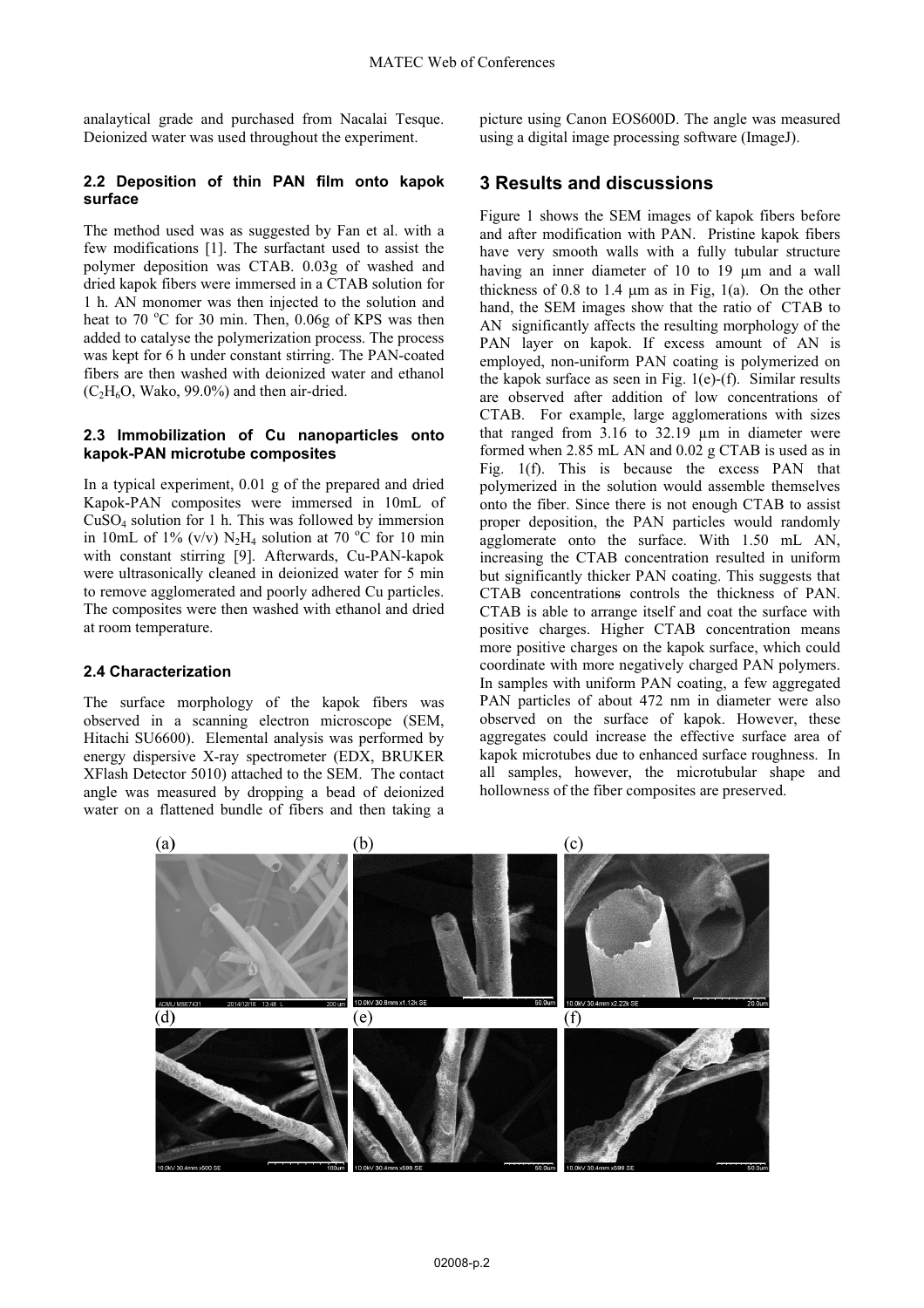**Figure 1.** SEM images of (a) pristine kapok fibers and fibers coated with PAN using (b) 0.15 mL AN - 0.02 g CTAB, (c) 1.50 mL AN – 0.02 CTAB, (d) 1.50 mL AN – 0.035 CTAB, (e) 1.5 mL AN – 0.005 CTAB, (f) 2.85 mL AN – 0.02 g CTAB .

Figure 2 shows the SEM images and the corresponding EDX spectra of Cu-PAN-kapok composites formed with different amount of CTAB. The Cu nanoparticles on PAN-coated kapok fibers  $(1.5 \text{ mL AN} - 0.02 \text{ g CTAB})$ are evenly distributed and have a mean diameter of about 134 nm. Agglomerations of the particles, however, are also observed. On the other hand, the Cu nanoparticles that are grown using 1.5 mL AN–0.035 g CTAB are also uniformly dispersed on kapok surface and have a mean diameter of 125 nm. Similarly, a few agglomerated Cu nanoaprticles are also present. On the other hand, the Cu peaks in the EDX spectra in Fig. 2 confirm the presence of Cu nanoparticles on the PAN-kapok surface. For the Cu-PAN-Kapok with 0.020 g CTAB, 3.15 wt % Cu was measured from EDX. On the other hand, an increase in the Cu content to 4.22 wt % was determined for the Cu-PAN kapok composite with 0.035 g CTAB. This can be attributed to the thicker PAN film when higher amount of CTAB is added, which promotes Cu deposition. Further, nitrogen is also significantly higher in the sample with 0.035g CTAB. This confirms that there is a higher PAN content in the fiber since nitrogen is an element found in the polymer coating. After immobilization of Cu, the PAN coating on kapok appears smoother. This can be attributed to the ultrasonic cleaning after Cu deposition, which could have removed agglomerated PAN particles on the kapok surface.



**Figure 2.** SEM and corresponding EDX spectrum of Cu-PAN-Kapok synthesized using 0.16 M Cu and (a) 1.5 Ml AN and 0.020 g CTAB and (b) 1.5 ml AN and 0.035 g CTAB

The contact angles measured for PAN-kapok fibers, before and after Cu nanoparticle deposition are listed in Table 1. Pristine kapok fibers are extremely hydrophobic as seen in Fig. 3. However, all PAN coated samples have 0 contact angle, which indicates that CTAB assisted PAN film coating is a very effective in creating thin hydrophilic films on kapok surface. Additionally, the fibers retained their hydrophilic properties even after Cu nanoparticle growth. This could be advantageous for water purifying applications.

### **4 Conclusions**

Cu-PAN-Kapok composites were successfully synthesized using in-situ reduction of Cu (II) ion onto PAN coated kapok fibers. The fabricated materials are completely hydrophilic, which makes it a good material for water purification. The ratio of AN and CTAB has a significant effect on the uniformity and thickness of the PAN coating. Too high or too low AN relative to CTAB amount will result to highly irregular polymer films. The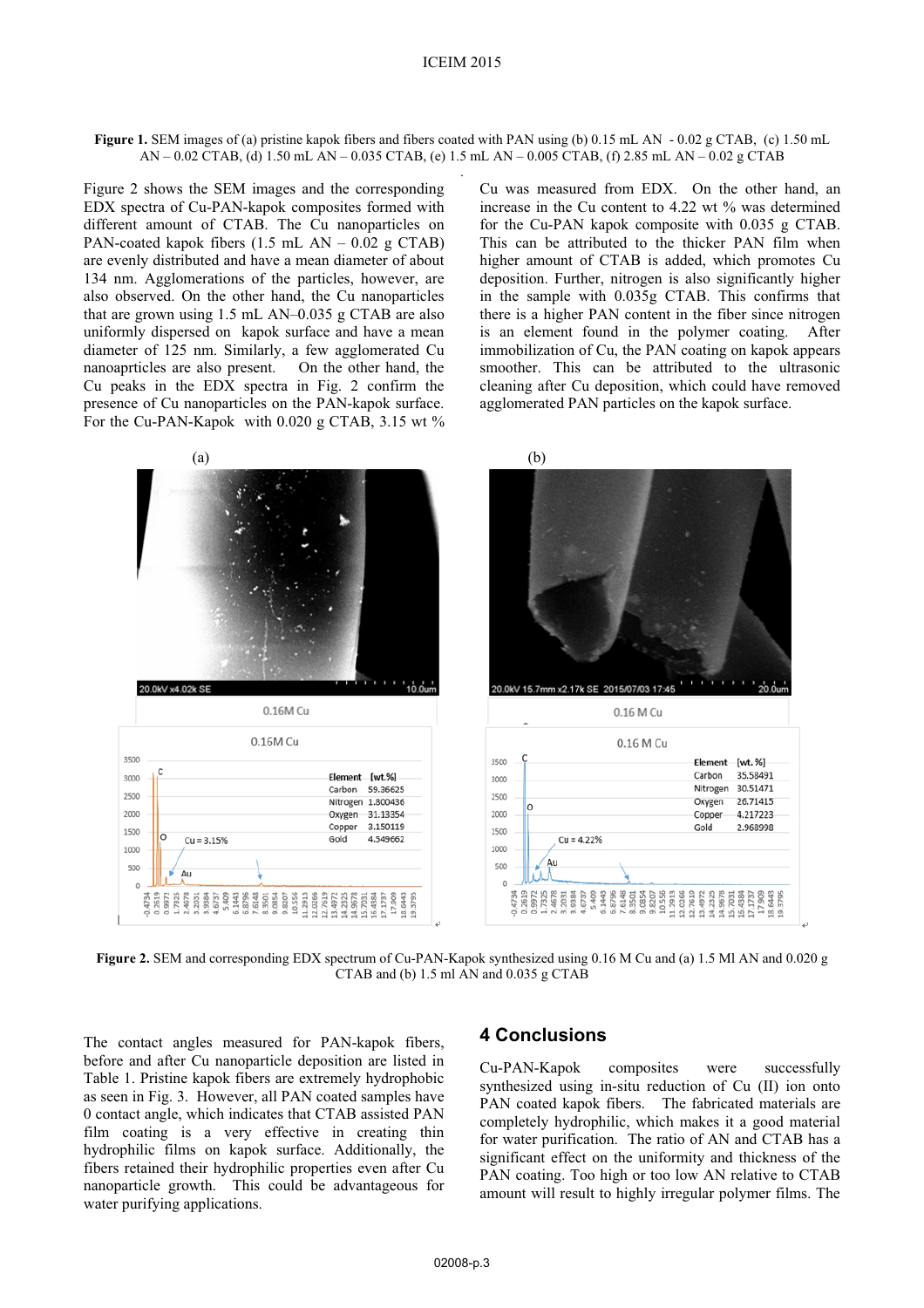CTAB, on the other hand, has a larger effect on the film thickness. Additionally, thicker PAN coating results in large amounts of Cu nanoparticle grown.

| <b>Table 1.</b> Contact angle of samples |              |
|------------------------------------------|--------------|
| Sample                                   | Contact      |
| $[AN(mL)/CTAB(g)/Cu^{2+}(M)]$            | Angle (deg)  |
| Pristine kapok fibers                    | 120.5        |
| 0.15 / 0.020 / 0.00                      | 0            |
| 1.50 / 0.020 / 0.00                      | 0            |
| 1.50 / 0.035 / 0.00                      | 0            |
| 1.50 / 0.005 / 0.00                      | 0            |
| 2.85/0.020/0.00                          | 0            |
| 1.50 / 0.020 / 0.01                      | 0            |
| 1.50 / 0.020 / 0.02                      | 0            |
| 1.50 / 0.020 / 0.03                      | 0            |
| 1.50 / 0.020 / 0.04                      | 0            |
| 1.50 / 0.020 / 0.16                      | 0            |
| 1.50 / 0.035 / 0.16                      | $\mathbf{0}$ |



**Figure 3.** Contact angle measurement of pristine kapok fibers

## **Acknowledgement**

The authors would like to thank DOST-PCIEERD, DOST-ERDT Scholarship Program, JASSO Student Exchange Support Program and the AUN-KU for providing research opportunities and funding.

## **References**

- 1. Fan et al.: Preparation of kapok–polyacrylonitrile core–shell composite microtube and its application as gold nanoparticles carrier. Applied Surface Science, **258** (2012), pp. 2876– 2882.
- 2. X. Y. Zhang, C. T. Duan, N. Zhao, H. Xiao, M. W. Shi, X. L. Zhang, et al., Facile fabrication of large scale microtubes with a natural template-kapok fiber. Chin. J. Polym. Sci., **28**, 5 (2010), pp. 841–847.
- 3. Wang et al., Enhanced Antibacterial Activity of Silver-Coated Kapok Fibers Through Dopamine Functionalization. Water Air Soil Pollut, **226** (2015).
- 4. J. Konieczny, & Z. Rdzawski, Antibacterial properties of copper and its alloys, Archives of Material Science and Engineering, **56**, 2 (2012), pp. 53–60.
- 5. Concha-Guerrero et al., Effect of CuO Nanoparticles over Isolated Bacterial Strains from Agricultural Soil. Journal of Nanomaterials, (2014), Article ID 148743.
- 6. T. Q. Chang, Z. J. Li, G. Q. Yun, Y. Jia and H. J. Yang, Enhanced Photocatalytic Activity of ZnO/CuO Nanocomposites Synthesized by Hydrothermal Method. Nano-Micro Lett. **5**, 3 (2013), pp. 163-168.
- 7. Yao et al.: Photocatalytic activity of CuO towards HER in catalyst from oxalic acid solution under simulated sunlight irradiation. Transactions of Nonferrous Metals Society of China, **20** (2010), pp. 1944–1949.
- 8. Pimolpun et al.: The Study of Competitive Adsorption of Heavy Metal Ions from Aqueous Solution by Aminated Polyacrylonitrile Nanofiber Mats. Energy Procedia, **56** (2014), pp. 142–151.